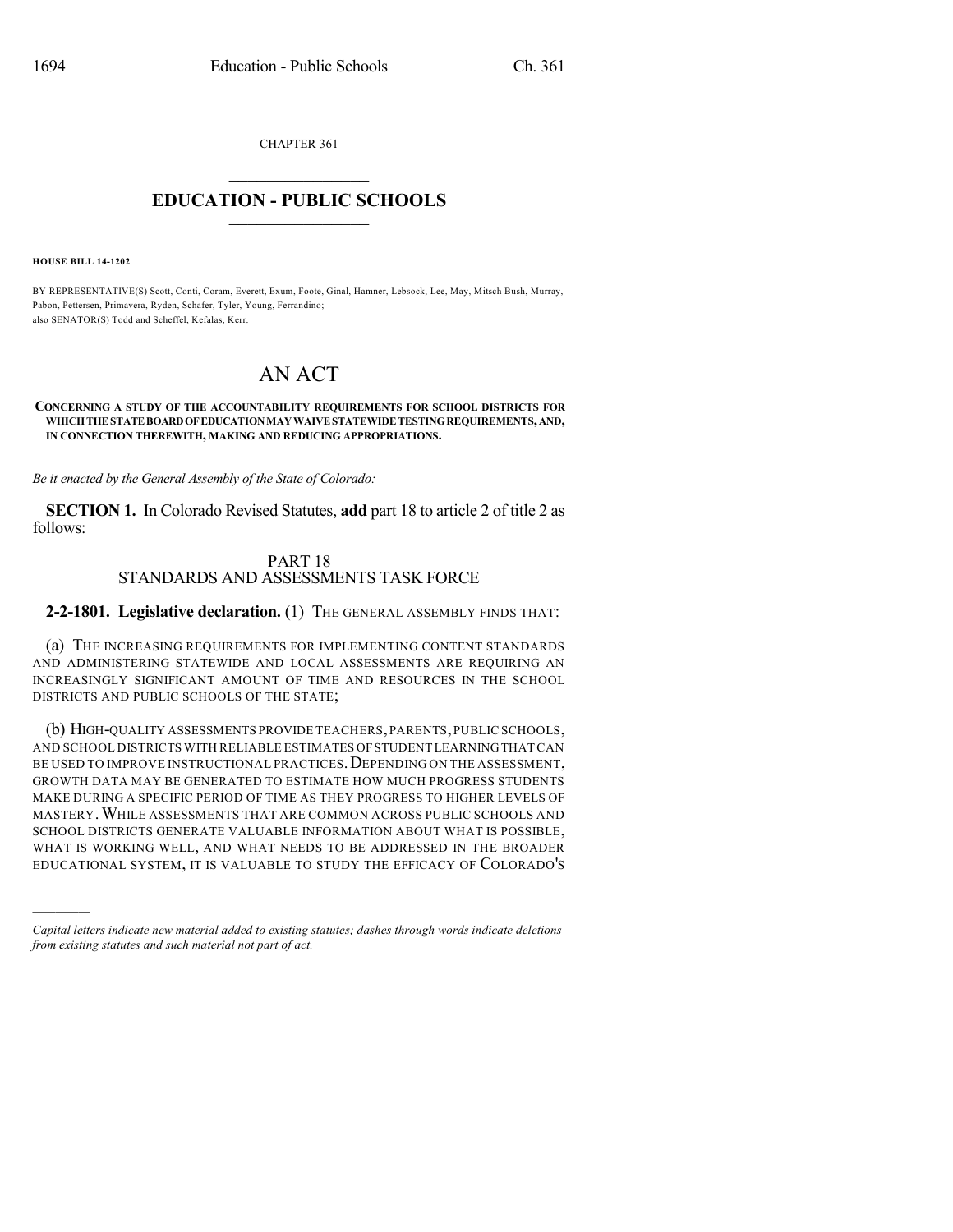CURRENT STATUTORY ASSESSMENT REQUIREMENTS;

(c) IT IS IN THE BEST INTERESTS OF THE STATE TO CREATE A TASK FORCE WITH REPRESENTATIVES OF THE EDUCATION COMMUNITY AND PARENTS AND EXPERTS IN STANDARDS-BASED EDUCATION TO STUDY THE IMPLICATIONS OF THE STATEWIDE ASSESSMENT SYSTEM FOR SCHOOL DISTRICTS, PUBLIC SCHOOLS, EDUCATORS, AND STUDENTS;

(d) AT A MINIMUM, THE STUDY SHOULD EXAMINE HOW THE STATEWIDE ASSESSMENTS REQUIRED IN SECTIONS 22-7-409,22-7-1006,AND 22-7-1013,C.R.S., AND IN PART 12 OF ARTICLE 7 OF TITLE 22, C.R.S., ARE ADMINISTERED, HOW THE DATA OBTAINED FROM THE ASSESSMENTS ARE USED, AND THE IMPACT OF THE STATEWIDE ASSESSMENTS ON LOCAL ASSESSMENT SYSTEMS, INSTRUCTIONAL TIME, AND ADMINISTRATIVE WORKLOAD;

(e) THE STUDY SHOULD ALSO EXAMINE:

(I) THE INTERACTION OF THE STATEWIDE ASSESSMENTS WITH THE EDUCATOR PERFORMANCE EVALUATION SYSTEMS REQUIRED IN ARTICLE 9 OF TITLE 22, C.R.S., AND WITH THE STATEWIDE ACCOUNTABILITY SYSTEM FOR SCHOOL DISTRICTS, THE STATE CHARTER SCHOOL INSTITUTE,AND PUBLIC SCHOOLS AS DESCRIBED IN ARTICLE 11 OF TITLE 22, C.R.S., INCLUDING THE EFFECTIVENESS OF THE STATEWIDE ASSESSMENTS IN IDENTIFYING EXISTING ACHIEVEMENT GAPS;

(II) THE INTERACTION BETWEEN ASSESSMENTS REQUIRED BY SCHOOL DISTRICTS AND PUBLIC SCHOOLS AND THE STATEWIDE ASSESSMENTS; AND

(III) THE IMPACT THAT ADMINISTERING BOTH LOCAL AND STATEWIDE ASSESSMENT SYSTEMS HAS ON THE AMOUNT OF TIME STUDENTS SPEND TAKING ASSESSMENTS AND SCHOOL DISTRICTS AND PUBLIC SCHOOLS SPEND PLANNING AND ADMINISTERING ASSESSMENTS.

**2-2-1802. Definitions.** AS USED IN THIS PART 18, UNLESS THE CONTEXT OTHERWISE REQUIRES:

(1) "AT-RISK STUDENT" MEANS A STUDENT WHO IS ELIGIBLE FOR FREE OR REDUCED-PRICE LUNCH UNDER THE FEDERAL "NATIONAL SCHOOL LUNCH ACT",42 U.S.C. SEC. 1751 ET SEQ.

(2) "CHAIRMAN" MEANS THE CHAIRMAN OF THE STATE BOARD OF EDUCATION ELECTED PURSUANT TO SECTION 22-2-105 (4), C.R.S.

(3) "CHARTER SCHOOL" MEANS A CHARTER SCHOOL OF A SCHOOL DISTRICT THAT IS AUTHORIZED PURSUANT TO PART 1 OF ARTICLE 30.5 OF TITLE 22, C.R.S., OR AN INSTITUTE CHARTER SCHOOL THAT IS AUTHORIZED BY THE STATE CHARTER SCHOOL INSTITUTE PURSUANT TO PART 5 OF ARTICLE 30.5 OF TITLE 22, C.R.S.

(4) "DEPARTMENT" MEANS THE DEPARTMENT OF EDUCATION CREATED AND EXISTING PURSUANT TO SECTION 24-1-115, C.R.S.

(5) "HOUSE MINORITY LEADER" MEANS THE LEADER ELECTED BY THE MINORITY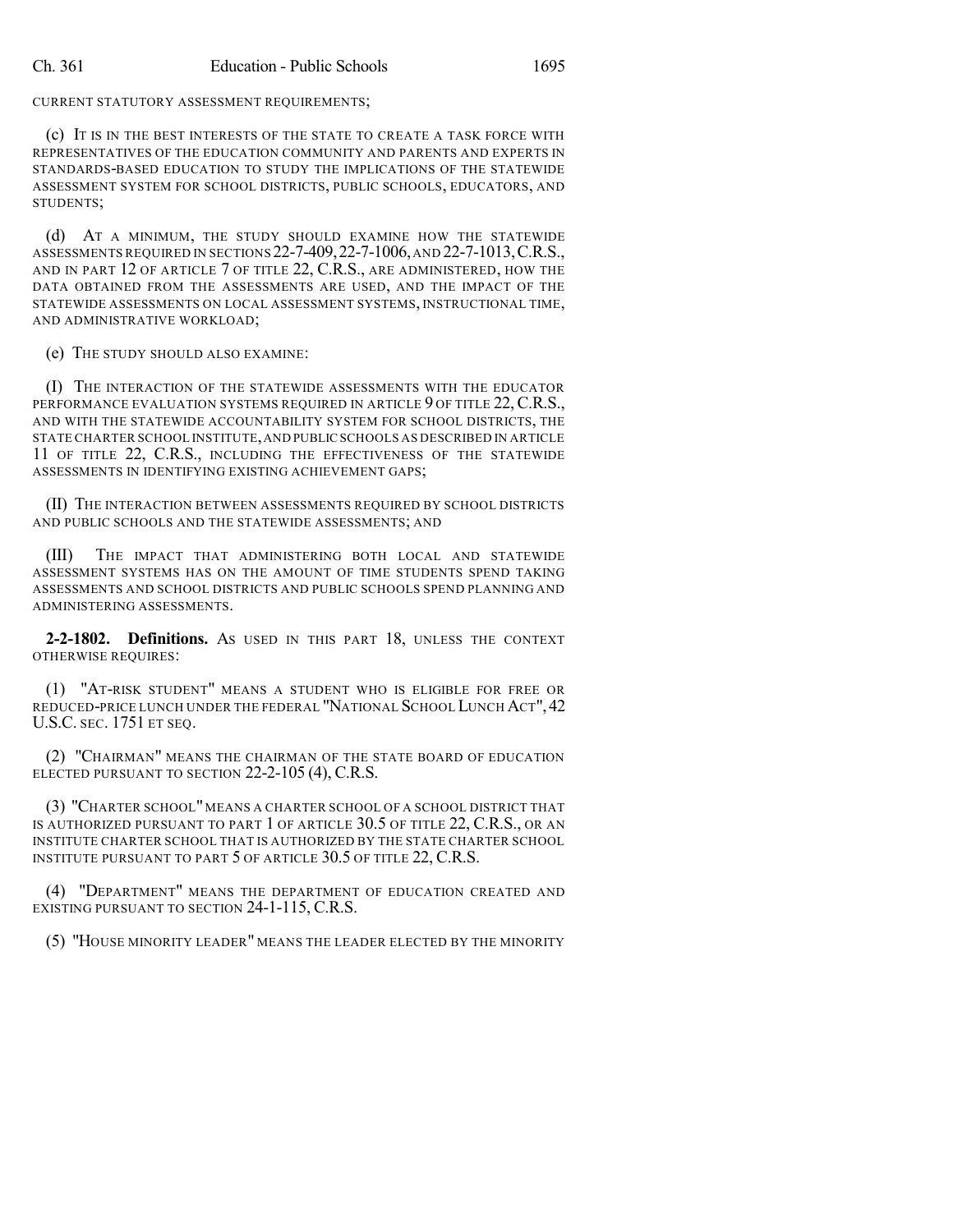CAUCUS OF LEGISLATORS SERVING IN THE HOUSE OF REPRESENTATIVES.

(6) "LOCAL ASSESSMENTS" MEANS ASSESSMENTS THAT A SCHOOL DISTRICT OR CHARTER SCHOOL ADOPTS AND ADMINISTERS PURSUANT TO SECTION 22-7-407, 22-7-1013, OR 22-7-1205, C.R.S.

(7) "PRESIDENT" MEANS THE PRESIDENT OF THE SENATE.

(8) "SENATE MINORITY LEADER" MEANS THE LEADER ELECTED BY THE MINORITY CAUCUS OF LEGISLATORS SERVING IN THE SENATE.

(9) "SPEAKER" MEANS THE SPEAKER OF THE HOUSE OF REPRESENTATIVES.

(10) "STATEWIDE ASSESSMENTS" MEANS THE ASSESSMENTS ADMINISTERED PURSUANT TO SECTION 22-7-409, 22-7-1006, OR 22-7-1205, C.R.S.

(11) "TASK FORCE" MEANS THE STANDARDS AND ASSESSMENTS TASK FORCE CREATED IN SECTION 2-2-1803.

**2-2-1803. Standards and assessments task force - appointments - meetings.** (1) THERE IS CREATED THE STANDARDS AND ASSESSMENTS TASK FORCE TO STUDY THE IMPLEMENTATION OF STATEWIDE ASSESSMENTS AND LOCAL ASSESSMENTS, THE FEASIBILITY OF WAIVING CERTAIN STATEWIDE ASSESSMENT REQUIREMENTS, AND ACCOUNTABILITY FOR SCHOOL DISTRICTS THAT MAY RECEIVE WAIVERS OF CERTAIN ASSESSMENT REQUIREMENTS.NO LATER THAN JULY 1,2014, THE SPEAKER AND THE MINORITY LEADER OF THE HOUSE OF REPRESENTATIVES, THE PRESIDENT AND THE MINORITY LEADER OF THE SENATE, AND THE CHAIRMAN OF THE STATE BOARD OF EDUCATION SHALL APPOINT THE MEMBERS OF THE TASK FORCE AS PROVIDED IN SUBSECTION (2) OF THIS SECTION. THE APPOINTING AUTHORITIES SHALL ENSURE THAT THE MEMBERS OF THE TASK FORCE REPRESENT:

(a) SCHOOL DISTRICTS AND CHARTER SCHOOLS THAT ARE GEOGRAPHICALLY AND DEMOGRAPHICALLY DIVERSE;

(b) PUBLIC SCHOOLS THAT SERVE VARIOUS GRADE LEVELS AND OPERATE WITH VARIOUS MODELS AND MISSIONS; AND

(c) DIFFERING EDUCATION PHILOSOPHIES, EXPERTISE, AND UNDERSTANDING REGARDING IMPLEMENTATION OF EDUCATIONAL STANDARDS AND ASSESSMENTS.

(2) THE TASK FORCE CONSISTS OF FIFTEEN MEMBERS APPOINTED AS FOLLOWS:

(a) THREE REPRESENTATIVES OF SCHOOL DISTRICT ADMINISTRATORS EMPLOYED IN THE STATE, APPOINTED ONE EACH BY THE SPEAKER, THE PRESIDENT, AND THE CHAIRMAN. THE MEMBERS APPOINTED PURSUANT TO THIS PARAGRAPH (a) MUST INCLUDE AT LEAST ONE MEMBER WHO REPRESENTS A STATEWIDE ORGANIZATION OF SCHOOL DISTRICT ADMINISTRATORS AND AT LEAST ONE MEMBER WHO REPRESENTS A SCHOOL DISTRICT THAT SERVES A STUDENT POPULATION OF WHICH AT LEAST SIXTY PERCENT ARE AT-RISK STUDENTS.

(b) TWO REPRESENTATIVES OF DIRECTORS SERVING ON SCHOOL DISTRICT BOARDS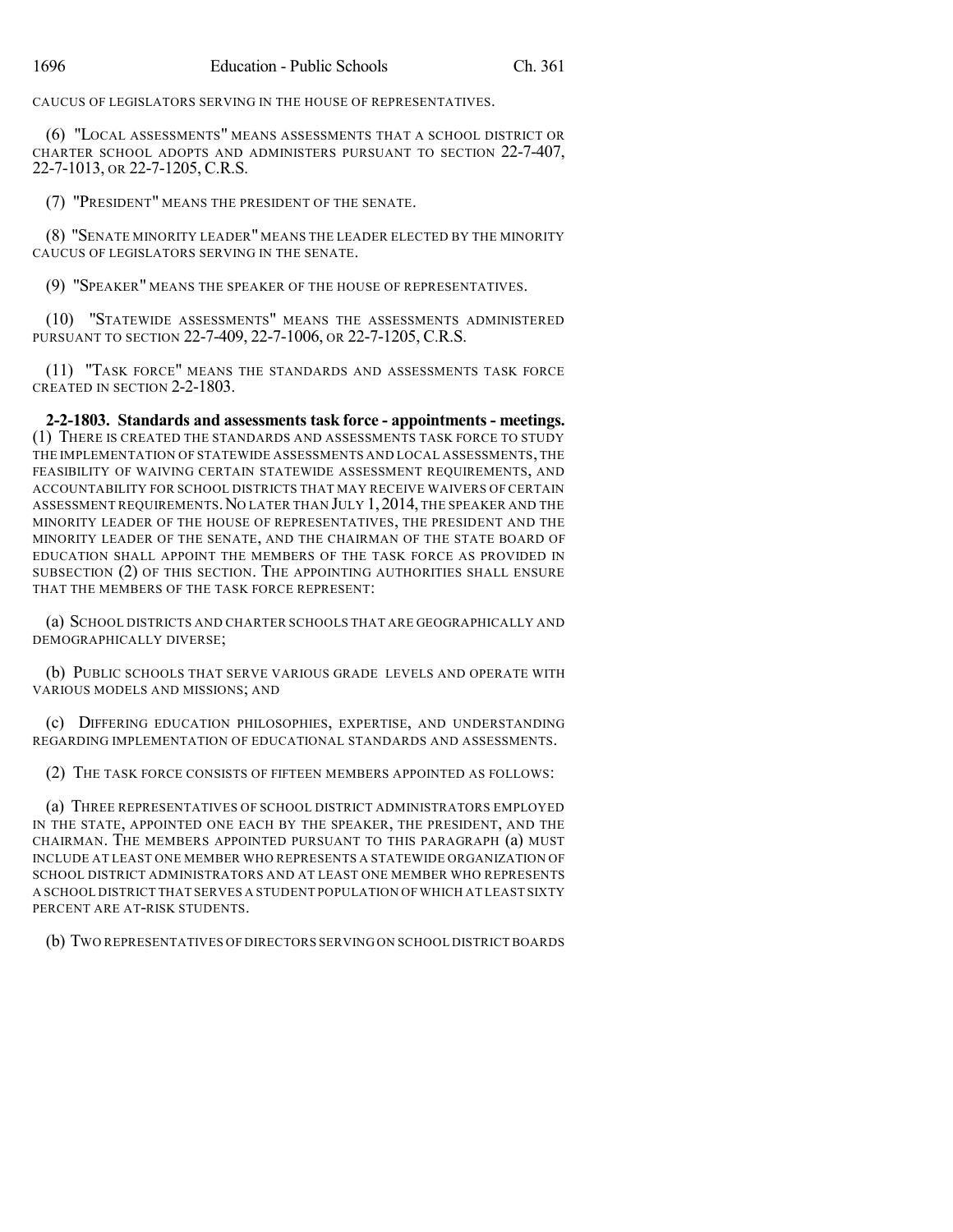OF EDUCATION IN THE STATE, INCLUDING BUT NOT LIMITED TO AT LEAST ONE MEMBER WHO REPRESENTS A STATEWIDE ORGANIZATION OF SCHOOL DISTRICT BOARDS OF EDUCATION, APPOINTED ONE EACH BY THE PRESIDENT AND THE CHAIRMAN;

(c) TWO REPRESENTATIVES OF TEACHERS EMPLOYED IN PUBLIC SCHOOLS IN THE STATE, INCLUDING BUT NOT LIMITED TO AT LEAST ONE MEMBER WHO REPRESENTS A STATEWIDE ORGANIZATION OF TEACHERS,APPOINTED ONE EACH BY THE PRESIDENT AND THE HOUSE MINORITY LEADER;

(d) TWO REPRESENTATIVES OF CHARTER SCHOOLS WITHIN THE STATE, ONE OF WHOM REPRESENTS A STATEWIDE ORGANIZATION OFCHARTER SCHOOLS AND ONE OF WHOM REPRESENTS THE GOVERNING BOARD OF THE STATE CHARTER SCHOOL INSTITUTE, APPOINTED ONE EACH BY THE SENATE MINORITY LEADER AND THE CHAIRMAN;

(e) TWO REPRESENTATIVES OF PARENTS OF CHILDREN WHO ARE ENROLLED IN PUBLIC SCHOOLS IN THE STATE, INCLUDING BUT NOT LIMITED TO AT LEAST ONE MEMBER WHO REPRESENTS A STATEWIDE ORGANIZATION OF PARENTS OF CHILDREN ENROLLED IN PUBLIC SCHOOLS, APPOINTED ONE EACH BY THE SPEAKER AND THE SENATE MINORITY LEADER;

(f) TWO REPRESENTATIVES OF THE BUSINESS COMMUNITY IN THE STATE, INCLUDING BUT NOT LIMITED TO AT LEAST ONE MEMBER WHO REPRESENTS AN ORGANIZATION OF BUSINESSES, APPOINTED ONE EACH BY THE SPEAKER AND THE HOUSE MINORITY LEADER;

(g) ONE REPRESENTATIVE OFAN ORGANIZATION THATREPRESENTS THE INTERESTS OF THE STUDENT GROUPS THAT THE DEPARTMENT HAS IDENTIFIED AS CHRONICALLY LOW-PERFORMING ON STATEWIDE ASSESSMENTS, APPOINTED BY THE SPEAKER; AND

(h) ONE PERSON WHO IS AFFILIATED WITH THE CONSORTIA OF STATES THAT INCLUDES COLORADO AND THAT IS DEVELOPING ASSESSMENTS IN MATHEMATICS AND ENGLISH LANGUAGE ARTS, APPOINTED BY THE PRESIDENT.

(3) (a) THE SPEAKER SHALL CONVENE THE FIRST MEETING OF THE TASK FORCE NO LATER THAN JULY 15, 2014, AT WHICH MEETING THE TASK FORCE MEMBERS SHALL SELECT FROM AMONG THE MEMBERSHIP A PERSON TO SERVE AS CHAIR OF THE TASK FORCE. THE TASK FORCE SHALL MEET UPON THE CALL OF THE CHAIR AS OFTEN AS NECESSARY TO COMPLETE THE DUTIES SPECIFIED IN THIS PART 18. THE TASK FORCE MAY MEET WITHIN THE COMMITTEE HEARING ROOMS OF THE STATE CAPITOL, SUBJECT TO AVAILABILITY.

(b) THE TASK FORCE MEMBERS SHALL SERVE WITHOUT COMPENSATION AND WITHOUT REIMBURSEMENT FOR EXPENSES.

(c) IF A VACANCY OCCURS ON THE TASK FORCE FOR ANY REASON, THE ORIGINAL APPOINTING AUTHORITY SHALL APPOINT A PERSON WHO MEETS THE REQUIREMENTS OF THE VACANT POSITION TO FILL THE VACANCY AS SOON AS POSSIBLE AFTER THE VACANCY OCCURS.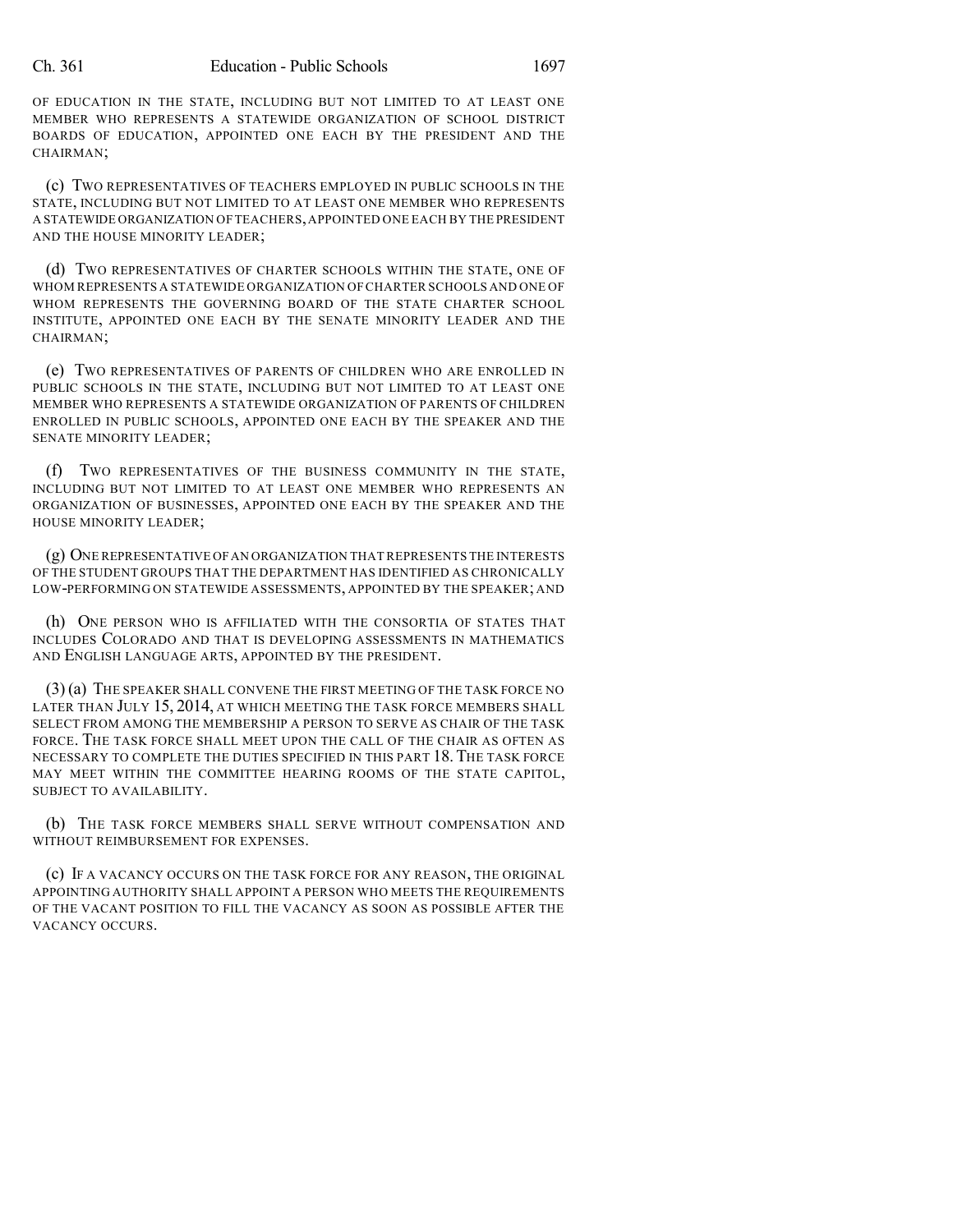(4) (a) THE DEPARTMENT SHALL PROVIDE INFORMATION AND STAFF SUPPORT TO THE TASK FORCE UPON THE REQUEST OF THE TASK FORCE CHAIR TO THE EXTENT NECESSARY FOR THE TASK FORCE TO COMPLETE THE DUTIES SPECIFIED IN THIS PART 18.THE DEPARTMENT SHALL COLLECT AND PROVIDE TO THE TASK FORCE THE DATA NECESSARY FOR THE TASK FORCE TO CONSIDER THE ISSUES IDENTIFIED IN SECTION  $2-2-1804$  (1) (a), (1) (b), and (1) (d) and the information necessary for the TASK FORCE TO CONSIDER THE ISSUES IDENTIFIED IN SECTION  $2-2-1804(1)(c)$ , (1)  $(e)$ , AND  $(1)$   $(f)$ .

(b) IN ASSISTING THE TASK FORCE, THE DEPARTMENT, TO THE GREATEST EXTENT PRACTICABLE, SHALL COORDINATE THE WORK FOR THE TASK FORCE WITH THE RESEARCH PERFORMED IN ACCORDANCE WITH ANY SERVICE AGREEMENT THE DEPARTMENT HAS WITH A REGIONAL COMPREHENSIVE RESEARCH CENTER AS OF THE EFFECTIVE DATE OF THIS PART 18.

**2-2-1804. Standards and assessments task force - duties - report.** (1) IN COMPLETING THE STUDY REQUIRED IN THIS PART 18, THE TASK FORCE SHALL CONSIDER, AT A MINIMUM, THE FOLLOWING ISSUES:

(a) THE ADMINISTRATION OFSTATEWIDE ASSESSMENTS WITHIN SCHOOL DISTRICTS AND CHARTER SCHOOLS, INCLUDING BUT NOT LIMITED TO:

(I) THE ASSESSMENT TIMELINES FOR THE 2014-15 SCHOOL YEAR AND SCHOOL YEARS THEREAFTER;

(II) THE TOTAL ANNUAL COST TO THE DEPARTMENT AND TO SCHOOL DISTRICTS AND CHARTER SCHOOLS OF PREPARING FOR AND ADMINISTERING THE STATEWIDE ASSESSMENTS;

(III) THE TOTAL NUMBER OF DAYS REQUIRED TO PREPARE FOR AND ADMINISTER STATEWIDE ASSESSMENTS AND THE TOTAL TIME STUDENTS ANNUALLY SPEND PREPARING FOR AND TAKING STATEWIDE ASSESSMENTS;

(IV) THE COST TO SCHOOL DISTRICTS AND CHARTER SCHOOLS OF DIVERTING TIME AND RESOURCES TO PREPARATION AND ADMINISTRATION OF STATEWIDE ASSESSMENTS AND AWAY FROM INSTRUCTION;

(V) THE TIMELINE FOR ADMINISTERING NEW OR ADDITIONAL STATEWIDE ASSESSMENTS; AND

(VI) THE TIMELINE FOR RECEIVING STATEWIDE ASSESSMENT RESULTS;

(b) THE ADMINISTRATION OF LOCAL ASSESSMENTS BY SCHOOL DISTRICTS AND CHARTER SCHOOLS, INCLUDING BUT NOT LIMITED TO:

(I) THE LOCAL ASSESSMENTS ADMINISTERED BY SCHOOL DISTRICTS AND CHARTER SCHOOLS TO SUPPLEMENT STATEWIDE ASSESSMENTS;

(II) THE COSTS TO SCHOOL DISTRICTS AND CHARTER SCHOOLS OF PREPARING FOR AND ADMINISTERING THE LOCAL ASSESSMENTS;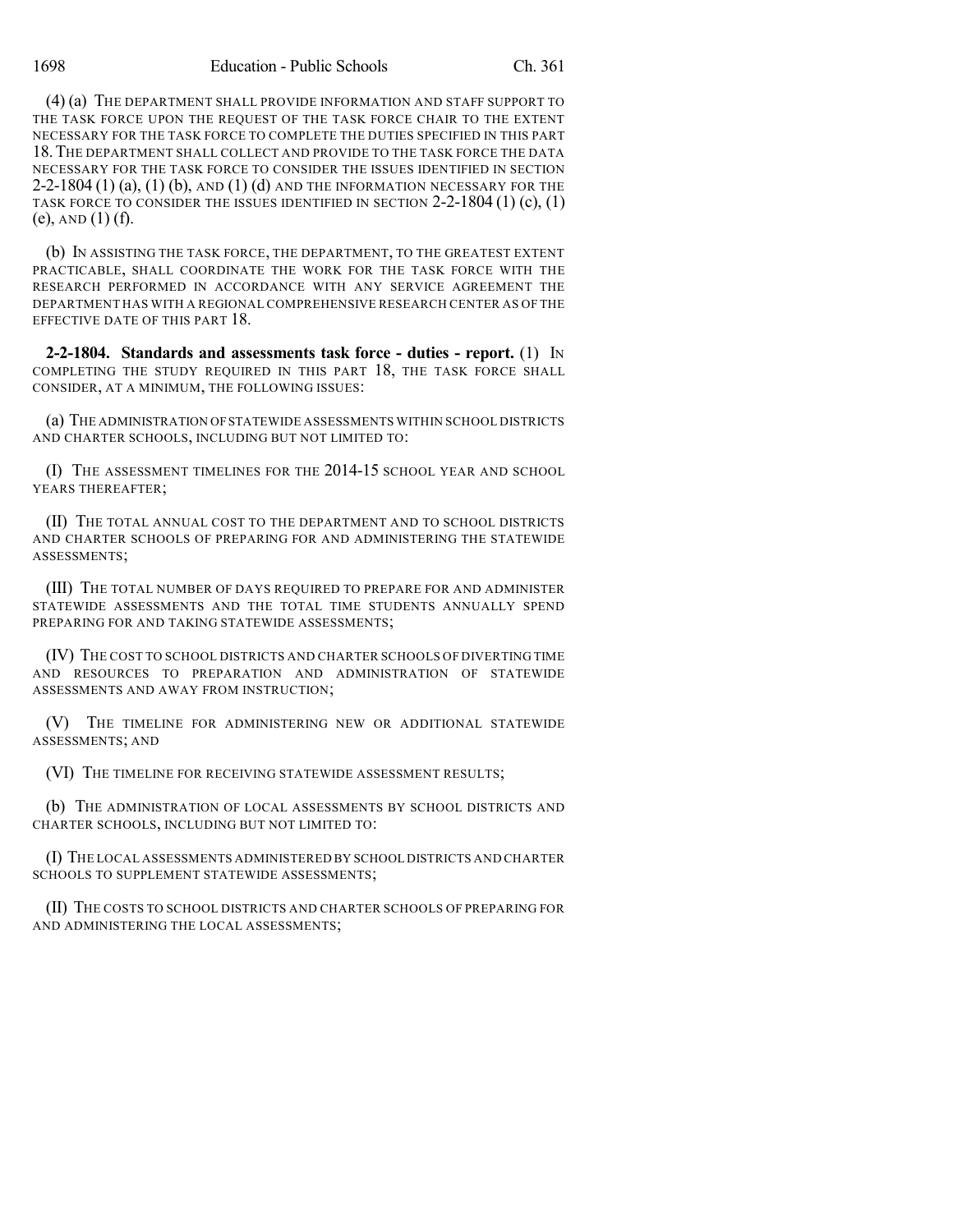(III) THE LOCAL ASSESSMENT TIMELINES;

(IV) THE TOTAL NUMBER OF DAYS REQUIRED TO PREPARE FOR AND ADMINISTER LOCAL ASSESSMENTS AND THE TOTAL TIME STUDENTS ANNUALLY SPEND PREPARING FOR AND TAKING LOCAL ASSESSMENTS;

(V) THE COST TO SCHOOL DISTRICTS AND CHARTER SCHOOLS OF DIVERTING TIME AND RESOURCES TO PREPARATION AND ADMINISTRATION OF LOCAL ASSESSMENTS AND AWAY FROM INSTRUCTION;

(VI) THE TIMELINE FOR ADMINISTERING NEW OR ADDITIONAL LOCAL ASSESSMENTS;

(VII) THE TIMELINE FOR RECEIVING LOCAL ASSESSMENT RESULTS;

(VIII) THE COST TO A SCHOOL DISTRICT OR CHARTER SCHOOL OF ADMINISTERING, THE TIME REQUIRED TO PREPARE FOR, AND THE TIME STUDENTS ANNUALLY SPEND IN TAKING ASSESSMENTS THAT THE SCHOOL DISTRICT OR CHARTER SCHOOL CHOOSES TO ADMINISTER IN ADDITION TO THE LOCAL ASSESSMENTS; AND

(IX) THE COMBINED IMPACT OF STATEWIDE AND LOCAL ASSESSMENTS ON CLASSROOM INSTRUCTION;

(c) THE FEASIBILITY OF ALLOWING SCHOOL DISTRICTS AND CHARTER SCHOOLS FLEXIBILITY REGARDING STATEWIDE REQUIREMENTS FOR ACADEMIC PERFORMANCE AND FLEXIBILITY TO REDUCE THE AMOUNT OF DUPLICATION IN TESTING CAUSED BY ADMINISTERING BOTH STATEWIDE AND LOCAL ASSESSMENTS, INCLUDING BUT NOT LIMITED TO THE RESULTING IMPACTS ON ACCOUNTABILITY, COMPARABILITY OF PERFORMANCE AMONG PUBLIC SCHOOLS AND SCHOOL DISTRICTS, AND QUALITY OF EDUCATION;

(d) THE ABILITY OF SCHOOL DISTRICTS AND CHARTER SCHOOLS TO IMPLEMENT STANDARDS AND ASSESSMENTS IN COMPLIANCE WITH SECTION 22-7-1013, C.R.S., AND TO IMPLEMENT PART  $12$  of article 7 of title 22, C.R.S., INCLUDING BUT NOT LIMITED TO:

(I) AVAILABLE RESOURCES FOR CREATING OR PURCHASING AND IMPLEMENTING CURRICULA, INCLUDING TEXTBOOKS;

(II) THE EXTENT OF BROADBAND ACCESS AND THE AVAILABILITY OF TECHNOLOGY WITHIN SCHOOL DISTRICTS AND CHARTER SCHOOLS:

(III) THE SCHOOL DISTRICTS' AND CHARTER SCHOOLS' PROPORTIONAL USE OF CURRICULA,INCLUDING TEXTBOOKS,BROADBAND,AND TECHNOLOGY,FOR TESTING AND FOR EDUCATIONAL PURPOSES OTHER THAN TESTING; AND

(IV) THE ADEQUACY OF STAFFING AND PROFESSIONAL DEVELOPMENT FOR STAFF WITHIN SCHOOL DISTRICTS AND CHARTER SCHOOLS;

(e) THE FEASIBILITY AND CONSEQUENCES OF EXTENDING TIMELINES AND IMPLEMENTING HOLD HARMLESS PERIODS IN ALL STATE ACCOUNTABILITY SYSTEMS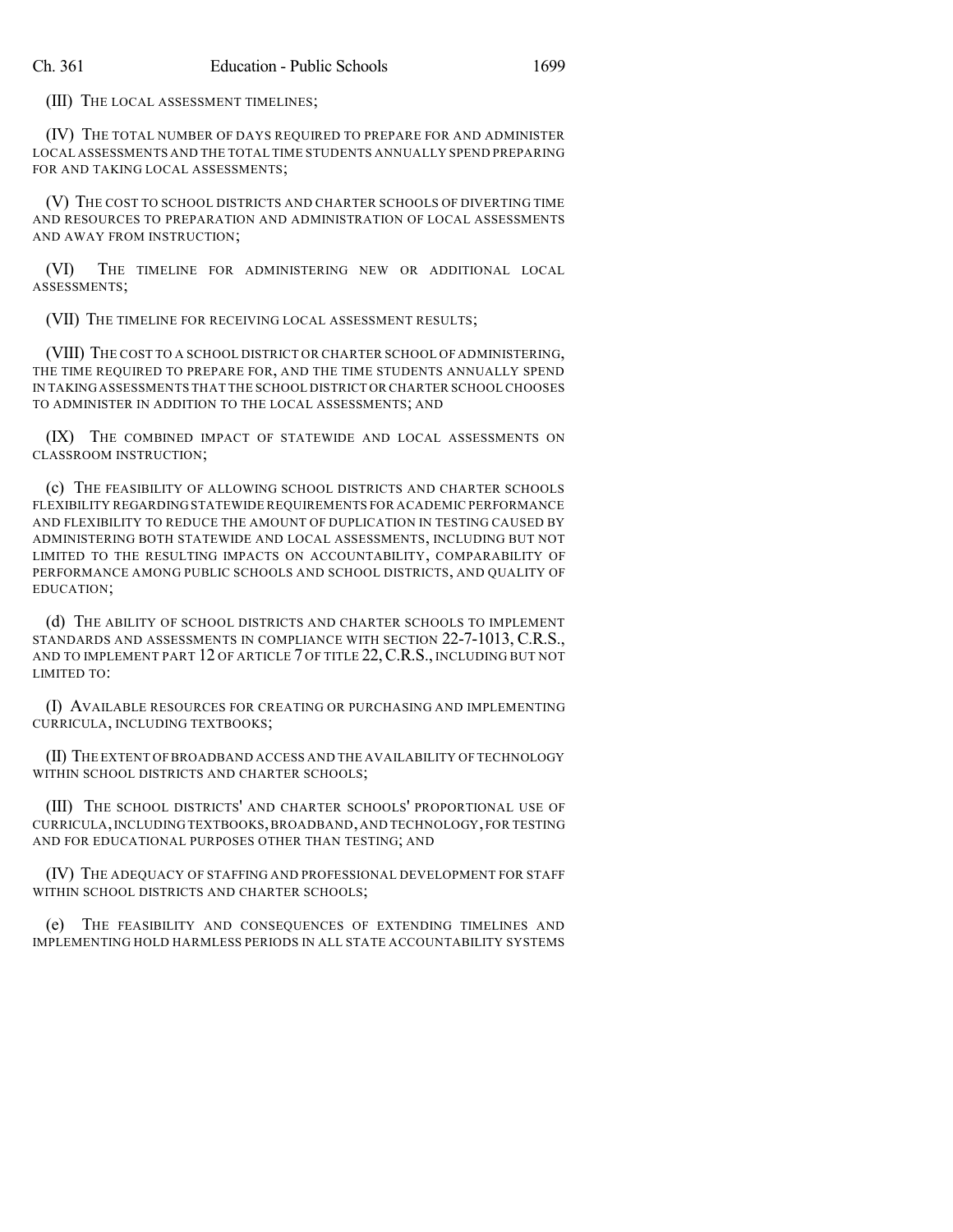FOR SCHOOL DISTRICTS, THE STATE CHARTER SCHOOL INSTITUTE, PUBLIC SCHOOLS, AND EDUCATORS; AND

(f) THE FEASIBILITY AND CONSEQUENCES OF ALLOWING PARENTS TO EXCUSE THEIR CHILDREN FROM STATEWIDE ASSESSMENT PROGRAMS WITHOUT NEGATIVELY IMPACTING INDIVIDUAL SCHOOL DISTRICTS, PUBLIC SCHOOLS, TEACHERS, OR PRINCIPALS. IN ANALYZING THIS ISSUE, THE TASK FORCE SHALL CONSIDER ANY AVAILABLE DATA REGARDING PARENTS' REASONS FOR EXCUSING THEIR CHILDREN FROM STATEWIDE ASSESSMENT PROGRAMS.

 $(2)(a)$  In conducting the study, the task force shall, at a minimum, seek INPUT FROM A REPRESENTATIVE SAMPLE OF SCHOOL DISTRICTS AND PUBLIC SCHOOLS THROUGH THE USE OF TECHNIQUES SUCH AS FOCUS GROUPS, SURVEYS, AND INTERVIEWS.THE TASK FORCE SHALL APPLY THE INFORMATION RECEIVED IN MAKING ITS FINDINGS AND FORMULATING THE RECOMMENDATIONS FOR THE FINAL REPORT.

(b) WHEN CONSIDERING FEASIBILITY WITH REGARD TO THE ISSUES INCLUDED IN THE STUDY, THE TASK FORCE, AT A MINIMUM, SHALL CONSIDER THE EXPENSE THAT THE STATE MAY INCUR AS A RESULT OF A DECREASE IN OR LOSS OF FEDERAL MONEYS AND THE EFFECT THAT A CHANGE IN THE STATEWIDE ASSESSMENT REQUIREMENTS MAY HAVE ON THE STATE'S ABILITY TO IDENTIFY AND MEASURE GAPS IN ACADEMIC ACHIEVEMENT AMONG IDENTIFIED STUDENT GROUPS.

(3) THE TASK FORCE, WITH ASSISTANCE FROM THE DEPARTMENT, SHALL PREPARE A FINAL REPORT OF ITS FINDINGS, INCLUDING LEGISLATIVE RECOMMENDATIONS, IF ANY. THE TASK FORCE MAY PREPARE A MAJORITY REPORT AND ONE OR MORE MINORITY REPORTS. THE TASK FORCE SHALL PRESENT THE MAJORITY REPORT AND MINORITY REPORTS, IF ANY, AT A JOINT HEARING OF THE EDUCATION COMMITTEES OF THE SENATE AND THE HOUSE OF REPRESENTATIVES, OR ANY SUCCESSOR COMMITTEES, WHICH IS HELD NO LATER THAN JANUARY 31, 2015.

**2-2-1805. Repeal of part.** THIS PART 18 IS REPEALED, EFFECTIVE JULY 1, 2015.

**SECTION 2.** In Colorado Revised Statutes, 22-2-112, **add** (1) (r) as follows:

**22-2-112. Commissioner - duties- repeal.** (1) Subject to the supervision of the state board, the commissioner has the following duties:

(r) (I) TO ENSURE THAT THE DEPARTMENT, AS REQUIRED IN SECTIONS 2-2-1803 (4) AND 2-2-1804 (3), C.R.S., ASSISTS THE STANDARDS AND ASSESSMENTS TASK FORCE CREATED IN PART 18 OF ARTICLE 2 OF TITLE 2, C.R.S.

(II) THIS PARAGRAPH (r) IS REPEALED, EFFECTIVE JULY 1, 2015.

**SECTION 3. Appropriation - adjustments to 2014 long bill.** (1) For the implementation of this act, the general fund appropriation made in the annual general appropriation act to the controlled maintenance trust fund created in section 24-75-302.5 (2) (a), Colorado Revised Statutes, for the fiscal year beginning July 1, 2014, is decreased by \$142,750.

(2) In addition to anyother appropriation, there is herebyappropriated, out of any